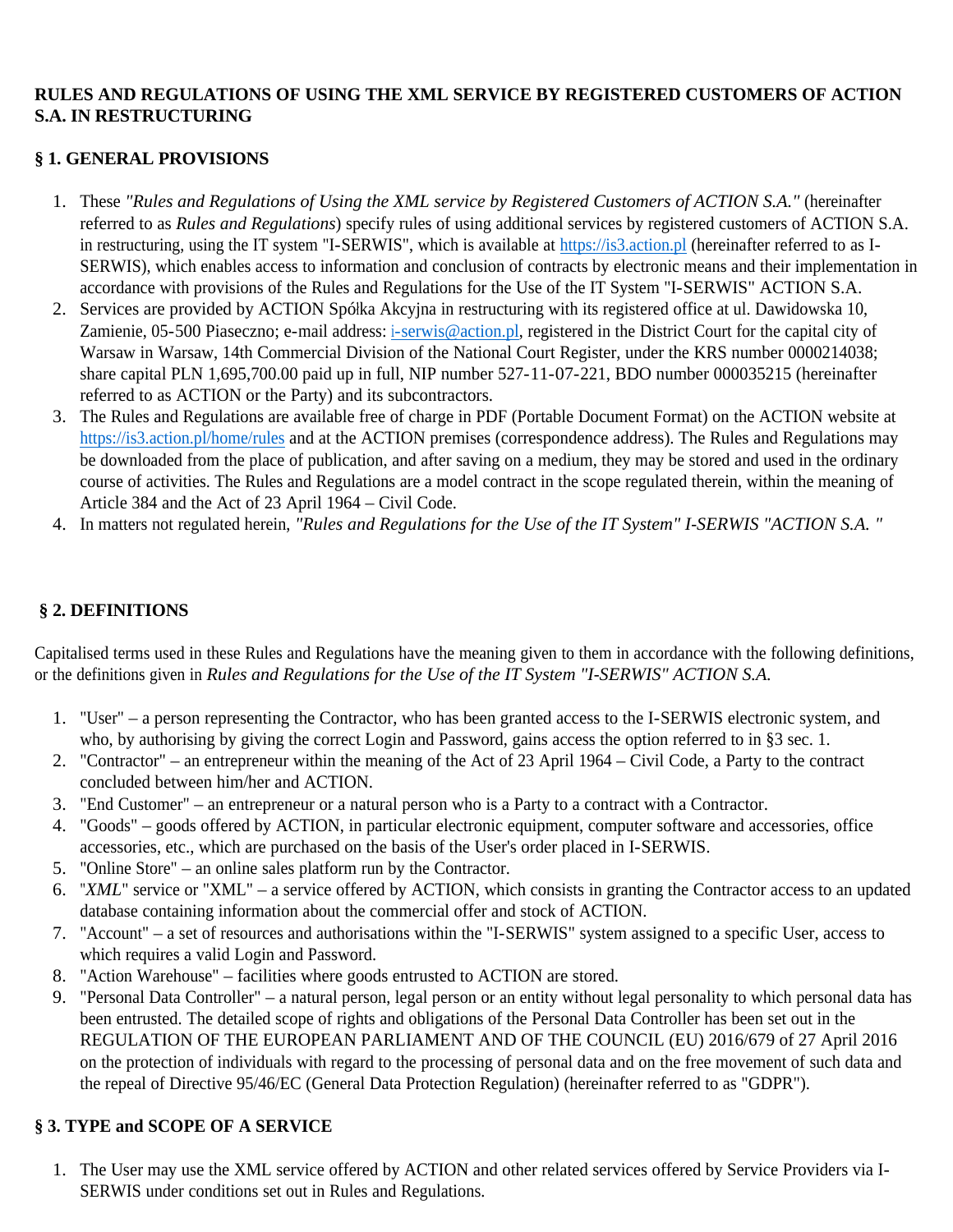- 2. On the basis of an instruction submitted by the User through the Account in I-SERWIS, ACTION will provide the Contractor with paid access to an updated database containing information about the trading offer and stock levels of ACTION.
- 3. Provision of the XML Service by Action includes provision of an API (programming interface) which allows the connection of I-SERWIS with the Contractor's system in order to grant access to the database of Goods available in the ACTION offer and the quantitative status of the Goods in the ACTION Warehouse. The database, in addition to the information on the quantity of the Goods stored in the ACTION Warehouse, also includes prices of the Goods, specification and/or descriptions of the Goods, photos of the Goods marked as " own photos" and files marked as "own files.
- 4. Information within the XML service is provided in XML, CSV or HTML format and may contain references (i.e. links) to images and other materials to visualise Action's commercial offer, which may be copyrighted by third parties. The copyrighted images and materials of third parties are not included in information within XML service and, therefore, are not covered by this content licence. Downloading and using them is at the Contractor's own risk. ACTION shall not be liable towards the Contractor or third parties for downloading and using materials protected by third party copyrights.
- 5. Third party (manufacturers) copyrighted materials include, but are not limited to, images, company and feature logos, trademarks, product brochures, user guides, product videos, 360 images, product demos.
- 6. Under these Rules and Regulations, ACTION grants the Contractor a limited, non-exclusive, non-transferable right to:

1) access the database of the Goods available in ACTION's commercial offer and the quantitative status of the Goods in the ACTION Warehouse

2) store the latest (version) database on the main computer belonging to the Contractor or operated by him/her,

3) display information about the Goods which was downloaded from the XML database via the Contractor's website.

- 7. The Contractor shall not sublicense or otherwise transfer or assign any rights granted by ACTION under these Rules and Regulations to any other person or entity.
- 8. The Contractor shall not publish information downloaded from the database, which is part of the XML service, on any public or free of charge website, except for the use on the Contractor's website.
- 9. The Contractor shall use reasonable efforts to prevent systematic copying of information from the database by any application that is not integrated with the Contractor's website, other than search engines, for the sole purpose of indexing its website and providing network traffic to its website.
- 10. As part of the XML service, ACTION provides the Contractor with information as is, without any express or implied guarantees. ACTION does not guarantee the accuracy, timeliness, completeness and adequacy of the information for the Contractor, or its suitability for a particular purpose. ACTION shall not be liable towards the Contractor or third parties for inaccuracy, incompleteness or irregularity. The Contractor is obliged to verify that the data provided on his/her website is complete and correct.
- 11. The scope of information, activities and Services provided as part of the I-SERWIS and their main features are specified in the Rules and Regulations. ACTION reserves the right to change the scope of information, activities and Services provided as part of the I-SERWIS by changing the Rules and Regulations.

# **§ 4. TERMS AND CONDITIONS OF THE SERVICE, COMPLAINT PROCEDURE**

- 1. The primary condition for provision of the XML Service is to issue an order to activate the service through an Account.
- 2. XML Service will be provided only in relation to the Goods available in the ACTION commercial offer.
- 3. The Contractor declares that in order to provide the XML Service, he/she undertakes to implement and configure the above-mentioned service on his/her own in the system used by him/her.
- 4. ACTION shall not be liable for the inability to provide the XML Service as a consequence of the Contractor's failure to implement it.
- 5. The Contractor's failure to implement the XML Service does not exempt the Contractor from the obligation to pay for the provided service.
- 6. Any objections regarding the quality and availability of the service will be processed by ACTION on the sole basis of complaints submitted by the Contractor.
- 7. Filing a complaint, in accordance with section 6 above shall not constitute grounds for the Contractor to refrain from making payments for the XML Service.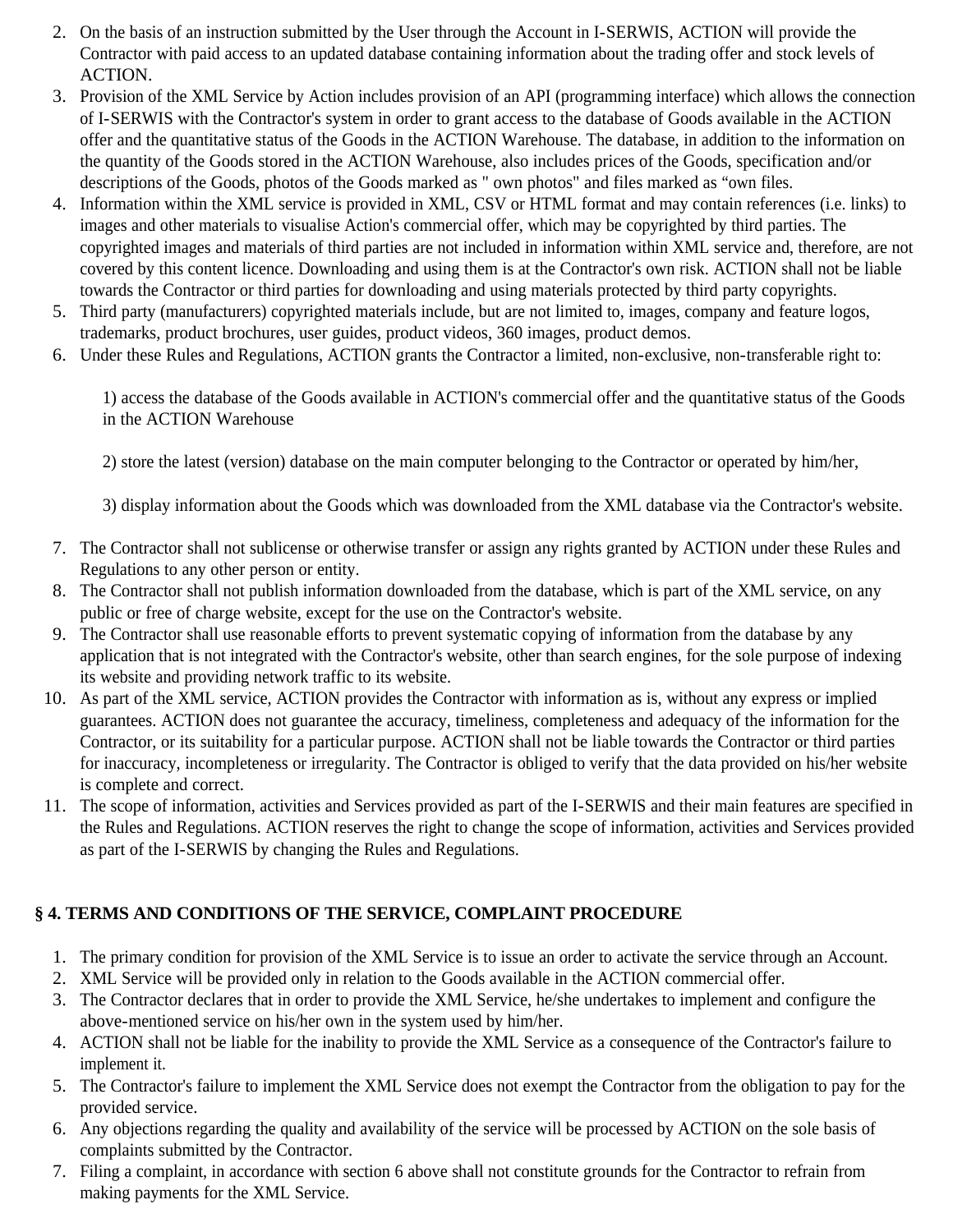## **§ 5. TERMS OF SETTLEMENT OF THE PARTIES**

- 1. Payment for the activation of the XML Service will be made in advance based on an invoice issued by ACTION **(applies to Contractors with PL VAT no.)**.
- 2. The net cost of activating the XML Service is specified in the price list available at https://www.action.pl/pl/klient/warunkiwspolpracy .
- 3. ACTION is entitled to offset the receivables against the obligations towards the Contractor.

# **§ 6. AMENDMENTS TO THE RULES AND REGULATIONS**

- 1. ACTION reserves the right to amend the Rules and Regulations. ACTION shall notify the Contractor about changes to the Rules and Regulations via I-SERWIS and email (to the address provided to it), specifying the changed content. In the event of a change to the Rules and Regulations, ACTION shall create a consolidated text of the Rules and Regulations, which will be published in accordance with §1 sec. 3 hereof. Amendments to the Rules and Regulations do not affect the rights and obligations of the Parties which arose before such amendment.
- 2. If, within 14 days from the date of notification by ACTION of the amendment to the Rules and Regulations in accordance with section 1 above, the User does submit to ACTION a declaration on termination of a contract concluded by accepting the Rules and Regulations, pursuant to §6 section 10 of *the Rules and Regulations of the Use of the IT system I-SERWIS ACTION S.A.* (refusal to consent to the amendments to the Rules and Regulations), it is considered that the amendments have been accepted and are binding for the Parties from the date of introduction thereof.

# **§ 7. INFORMATION CONFIDENTIALITY**

- 1. The Contractor undertakes to indefinitely keep confidential all commercial and technical information that he/she acquired or obtained from ACTION in connection with the implementation of the commercial cooperation of the Parties. In particular, the obligation of secrecy applies to the prices of the Goods and Services, the financial conditions of concluding contracts with the Contractor, other possible benefits granted to the Contractor in relation to commercial cooperation of the Parties and the conditions for granting them (hereinafter referred to as Confidential Information), unless the Parties decided otherwise in separate agreements.
- 2. Confidential information is a business secret of ACTION, and its disclosure may result in material damage to ACTION, as well as civil and criminal liability of persons who disclosed such information. The Contractor shall be liable to ACTION for breach of the obligation specified in section 1 also in the case of disclosure of Confidential Information by Contractor's employees or other persons for whom he/she is responsible.

# **§ 8. ADDITIONAL PROVISIONS**

- 1. The Contractor may not perform any of the following actions in relation to the rights arising from this Agreement (including, in particular, financial receivables against ACTION):
	- a. transfer to any third party,
	- b. offset ACTION's receivables against the Contractor without prior consent of ACTION expressed in writing under pain of nullity.
- 2. The Rules and Regulations are governed by Polish law.
- 3. Any disputes that may arise between the parties as a result of the Rules and Regulations and performance of activities based on them will be resolved by common courts competent for the seat of ACTION.
- 4. In the event that any of the provisions hereof is found to be invalid or ineffective by operation of law, final judgement or any administrative or judicial authority, the remaining provisions hereof shall remain in full force and effect,
- 5. The document was drawn up in three language versions in Polish, English and German. In case of doubts as to the content, the Polish version is binding. The Rules and Regulations shall be valid from the date – according to the date shown in the verifiable electronic signature which can be found in the properties of the file.